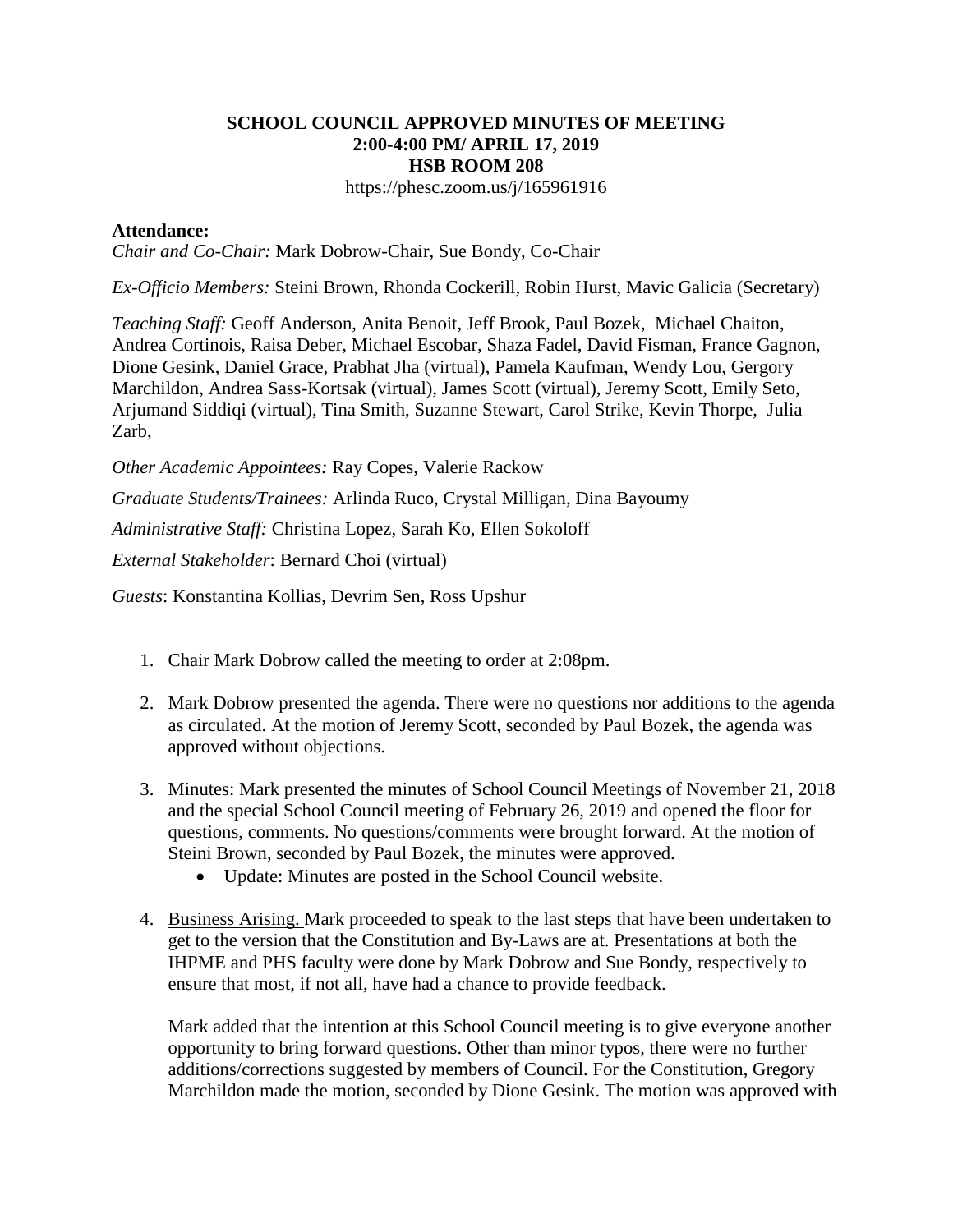all in favour. The DLSPH School Council Constitution and Bylaws are approved on April 17, 2019, as amended. For the Bylaws: on the motion of Christine Shea, seconded by Steini Brown, the motion was approved with everyone in favour.

Update: The constitution was forwarded to Academic Board at its May 30 meeting.

5. New Business and Dean's update: The Dean, for information purpose, mentioned that the Academic Plan has been completed and is in its final version and ready to go through the final stages of approval by the Provost and Academic Board. Further, Steini Brown also reminded members of Council that this is not the end of the plan, that it is a living document and will be revisited

Update: The Academic Plan went through the Planning and Budget Committee meeting on May 30, 2019.

- 6. Standing Items
	- a) Education Committee Items

As a precursor to and on behalf of the School Council the Education Committee approved the following **Minor Modification Courses,** Paul Bozek, Chair presented these for information only:

New Programs

- 1) Artificial Intelligence and Data Science Emphasis MSc Biostatistics
- 2) Artificial Intelligence and Data Science Emphasis PhD Epidemiology

Changes to Existing Programs

- 3) MPH Nutrition & Dietetics program requirements
- 4) MPH Nutrition & Dietetics (Advanced Standing) program requirements.
- 5) MPH Occupational  $& Environmental Health program requirements and new$ emphases.
- 6) MHSc Bioethics program requirements.
- 7) Collaborative Specialization in Global Health (CSGH) renaming to include U of T Global Scholar designation.
- 8) Collaborative Specialization in Addiction Studies adding participating programs (MA, PhD - Clinical Psychology
- 9) Global Health Emphasis closing emphasis.

New Courses

- 10) HAD2007H Leading Innovation and Transformation
- 11) HAD2008H Coaching Skills for Health Care Leaders.
- 12) HAD 6560H Health Professions Education Research (HPER) Comprehensive Exam.
- 13) MHI3000H-F2 Introduction to Big Data for Health.
- 14) CHL3020H Ethics and Artificial Intelligence for Health
- 15) CHL5212H Predictive Modelling in the Health Sciences.